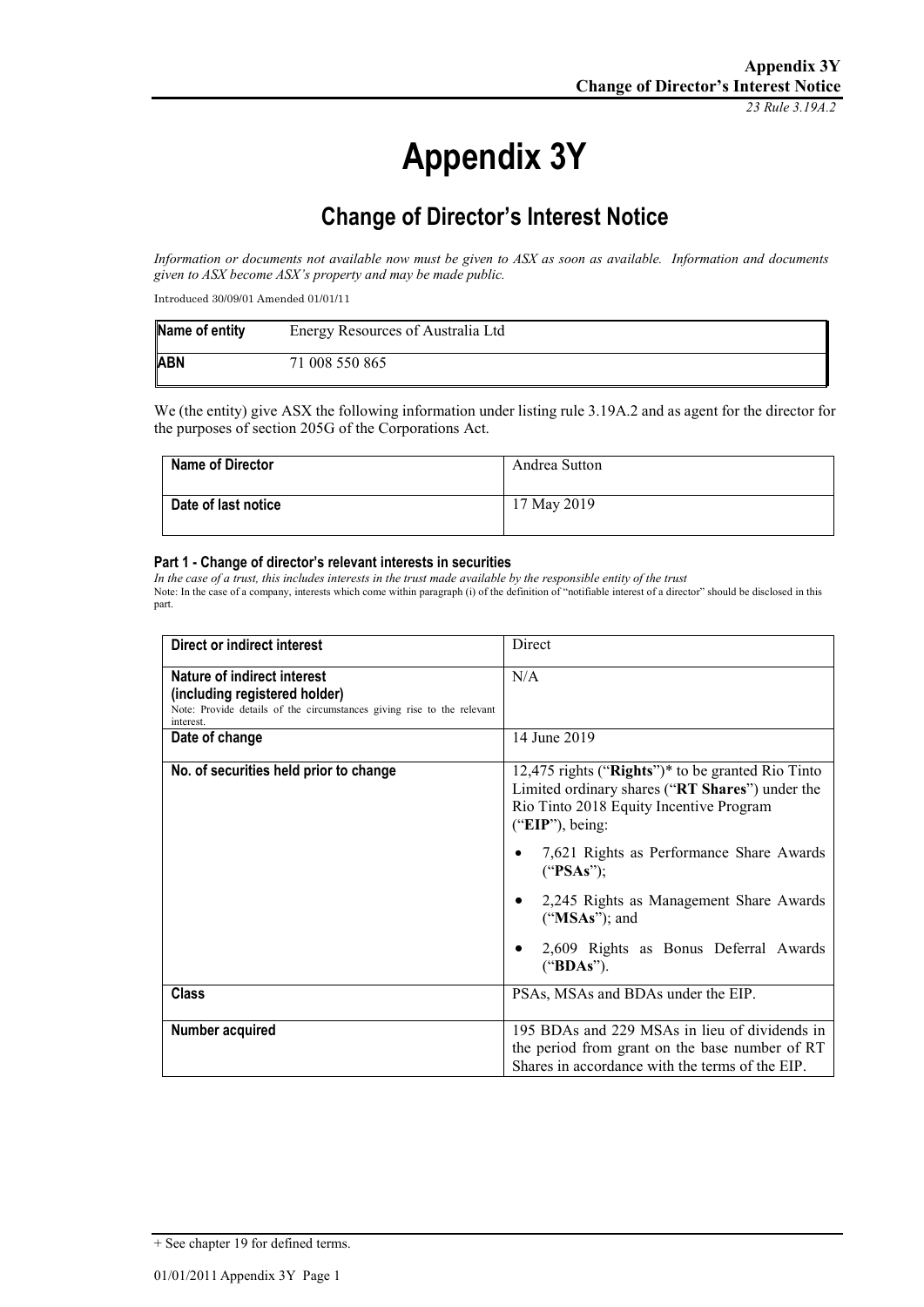**Appendix 3Y Change of Director's Interest Notice**

| Number disposed                                                                                                                                                         | 5,278 Rights, being:                                                                                                                |
|-------------------------------------------------------------------------------------------------------------------------------------------------------------------------|-------------------------------------------------------------------------------------------------------------------------------------|
|                                                                                                                                                                         | $2,474$ MSAs; and                                                                                                                   |
|                                                                                                                                                                         | 2.804 BDAs.                                                                                                                         |
|                                                                                                                                                                         | which have vested in accordance with the terms of<br>the EIP, resulting in the grant of a corresponding<br>allocation of RT Shares. |
| <b>Value/Consideration</b><br>Note: If consideration is non-cash, provide details and estimated valuation                                                               | N/A                                                                                                                                 |
| No. of securities held after change                                                                                                                                     | 7,621 Rights, being 7,621 PSAs                                                                                                      |
| Nature of change<br>Example: on-market trade, off-market trade, exercise of options, issue of<br>securities under dividend reinvestment plan, participation in buy-back | Vesting of Rights under the terms of the EIP.                                                                                       |

In accordance with the rules of the EIP, upon vesting Ms Sutton may receive additional RT Shares in lieu of dividends that would have been paid to her in the period from grant on the base number of RT Shares, the subject of the Rights that vest.

| Direct or indirect interest                                                                                                                                             | Indirect                                                                                                                                     |
|-------------------------------------------------------------------------------------------------------------------------------------------------------------------------|----------------------------------------------------------------------------------------------------------------------------------------------|
| Nature of indirect interest<br>(including registered holder)<br>Note: Provide details of the circumstances giving rise to the relevant<br>interest.                     | RT Shares held by Computershare Company<br>Nominees Limited (as nominee for the Vested<br>Share Account on behalf of Andrea Sutton)          |
| Date of change                                                                                                                                                          | 14 June 2019                                                                                                                                 |
| No. of securities held prior to change                                                                                                                                  | 437 RT Shares                                                                                                                                |
| <b>Class</b>                                                                                                                                                            | RT Shares                                                                                                                                    |
| Number acquired                                                                                                                                                         | 5,278 RT Shares                                                                                                                              |
| Number disposed                                                                                                                                                         | N/A                                                                                                                                          |
| <b>Value/Consideration</b><br>Note: If consideration is non-cash, provide details and estimated valuation                                                               | Acquisition of RT Shares pursuant to the vesting<br>of 5,278 Rights, being 2,474 MSAs and 2,804<br>BDAs under the EIP for nil consideration. |
| No. of securities held after change                                                                                                                                     | 5,715 RT Shares                                                                                                                              |
| Nature of change<br>Example: on-market trade, off-market trade, exercise of options, issue of<br>securities under dividend reinvestment plan, participation in buy-back | Acquisition of RT Shares pursuant to the vesting<br>of Rights under the EIP.                                                                 |

| Direct or indirect interest                                                                                                                         | Direct           |  |
|-----------------------------------------------------------------------------------------------------------------------------------------------------|------------------|--|
| Nature of indirect interest<br>(including registered holder)<br>Note: Provide details of the circumstances giving rise to the relevant<br>interest. | N/A              |  |
| Date of change                                                                                                                                      | N/A              |  |
| No. of securities held prior to change                                                                                                              | 13,180 RT Shares |  |
| <b>Class</b>                                                                                                                                        | RT Shares        |  |

<sup>+</sup> See chapter 19 for defined terms.